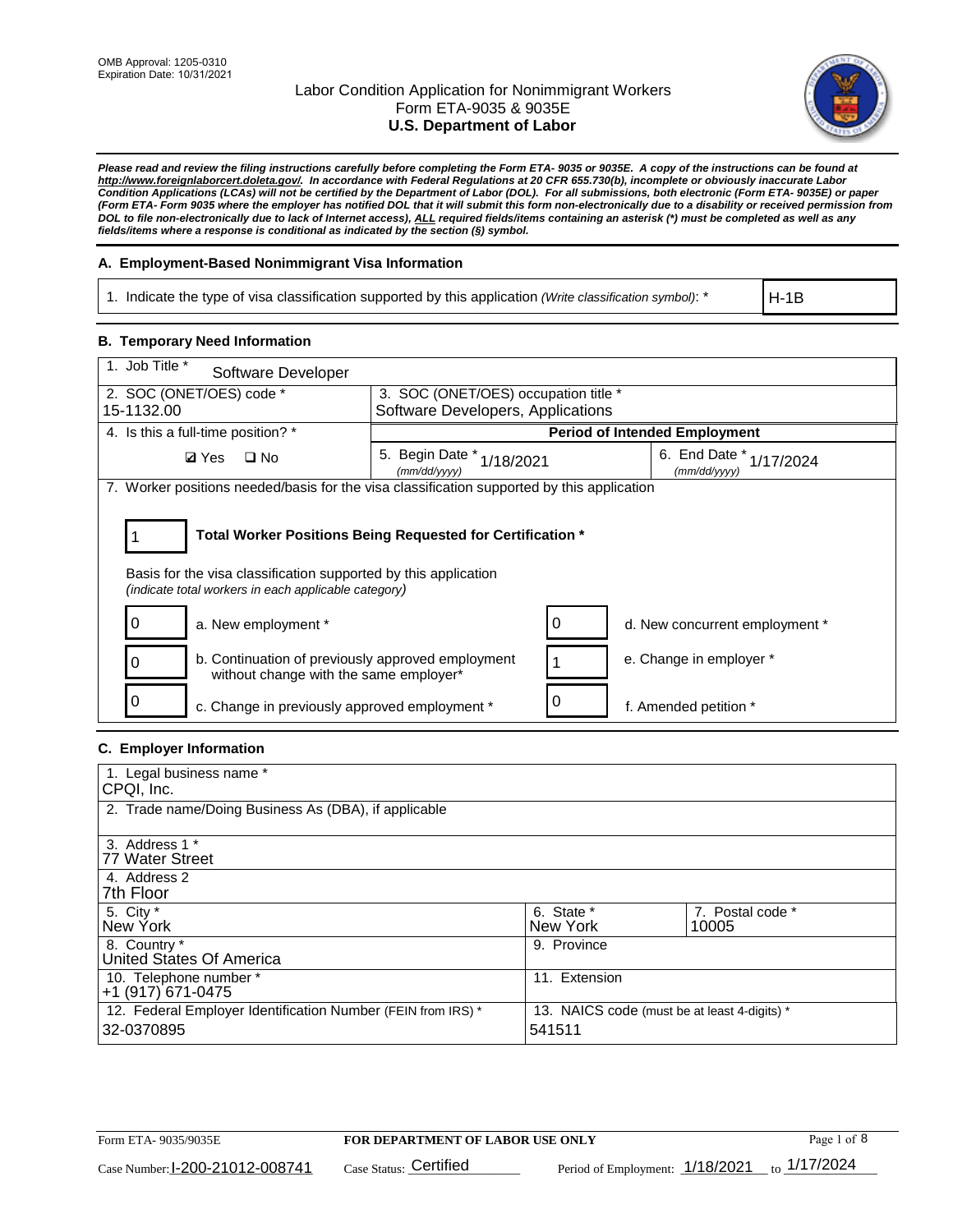

# **D. Employer Point of Contact Information**

**Important Note**: The information contained in this Section must be that of an employee of the employer who is authorized to act on behalf of the employer in labor certification matters. The information in this Section must be different from the agent or attorney information listed in Section E, unless the attorney is an employee of the employer.

| 1. Contact's last (family) name *                       | 2. First (given) name * |                        | 3. Middle name(s)         |
|---------------------------------------------------------|-------------------------|------------------------|---------------------------|
| Midson                                                  | Matthew                 |                        | William                   |
| 4. Contact's job title *<br><b>USA Country Director</b> |                         |                        |                           |
| 5. Address 1 *<br>77 Water Street                       |                         |                        |                           |
| 6. Address 2<br>7th Floor                               |                         |                        |                           |
| 7. City $*$<br>New York                                 |                         | 8. State *<br>New York | 9. Postal code *<br>10005 |
| 10. Country *<br>United States Of America               |                         | 11. Province           |                           |
| 12. Telephone number *                                  | Extension<br>13.        | 14. E-Mail address     |                           |
| +1 (917) 671-0475                                       |                         | mmidson@cpqi.com       |                           |

# **E. Attorney or Agent Information (If applicable)**

**Important Note**: The employer authorizes the attorney or agent identified in this section to act on its behalf in connection with the filing of this application.

| 1. Is the employer represented by an attorney or agent in the filing of this application? *<br>If "Yes," complete the remainder of Section E below. |                         |                         |                                |                              | <b>Ø</b> Yes<br>$\square$ No                         |
|-----------------------------------------------------------------------------------------------------------------------------------------------------|-------------------------|-------------------------|--------------------------------|------------------------------|------------------------------------------------------|
| 2. Attorney or Agent's last (family) name §                                                                                                         | 3. First (given) name § |                         |                                | 4. Middle name(s)            |                                                      |
| Glazer                                                                                                                                              | Catherine               |                         |                                | <b>Benedict</b>              |                                                      |
| 5. Address 1 §<br>103 Church Street                                                                                                                 |                         |                         |                                |                              |                                                      |
| 6. Address 2<br>Suite 200                                                                                                                           |                         |                         |                                |                              |                                                      |
| 7. City §<br>Toronto                                                                                                                                |                         | 8. State §              |                                | M5C2G3                       | 9. Postal code §                                     |
| 10. Country §<br>Canada                                                                                                                             |                         | 11. Province<br>Ontario |                                |                              |                                                      |
| 12. Telephone number §                                                                                                                              | 13. Extension           |                         | 14. E-Mail address             |                              |                                                      |
| +1 (416) 645-2796                                                                                                                                   |                         |                         | myapplication@migrationlaw.com |                              |                                                      |
| 15. Law firm/Business name §                                                                                                                        |                         |                         |                                | 16. Law firm/Business FEIN § |                                                      |
| Mamann Sandaluk and Kingwell LLP                                                                                                                    |                         |                         |                                |                              |                                                      |
| 17. State Bar number (only if attorney) §                                                                                                           |                         |                         | standing (only if attorney) §  |                              | 18. State of highest court where attorney is in good |
| 5429378                                                                                                                                             |                         | New York                |                                |                              |                                                      |
| 19. Name of the highest State court where attorney is in good standing (only if attorney) §                                                         |                         |                         |                                |                              |                                                      |
| The New York Court of Appeals                                                                                                                       |                         |                         |                                |                              |                                                      |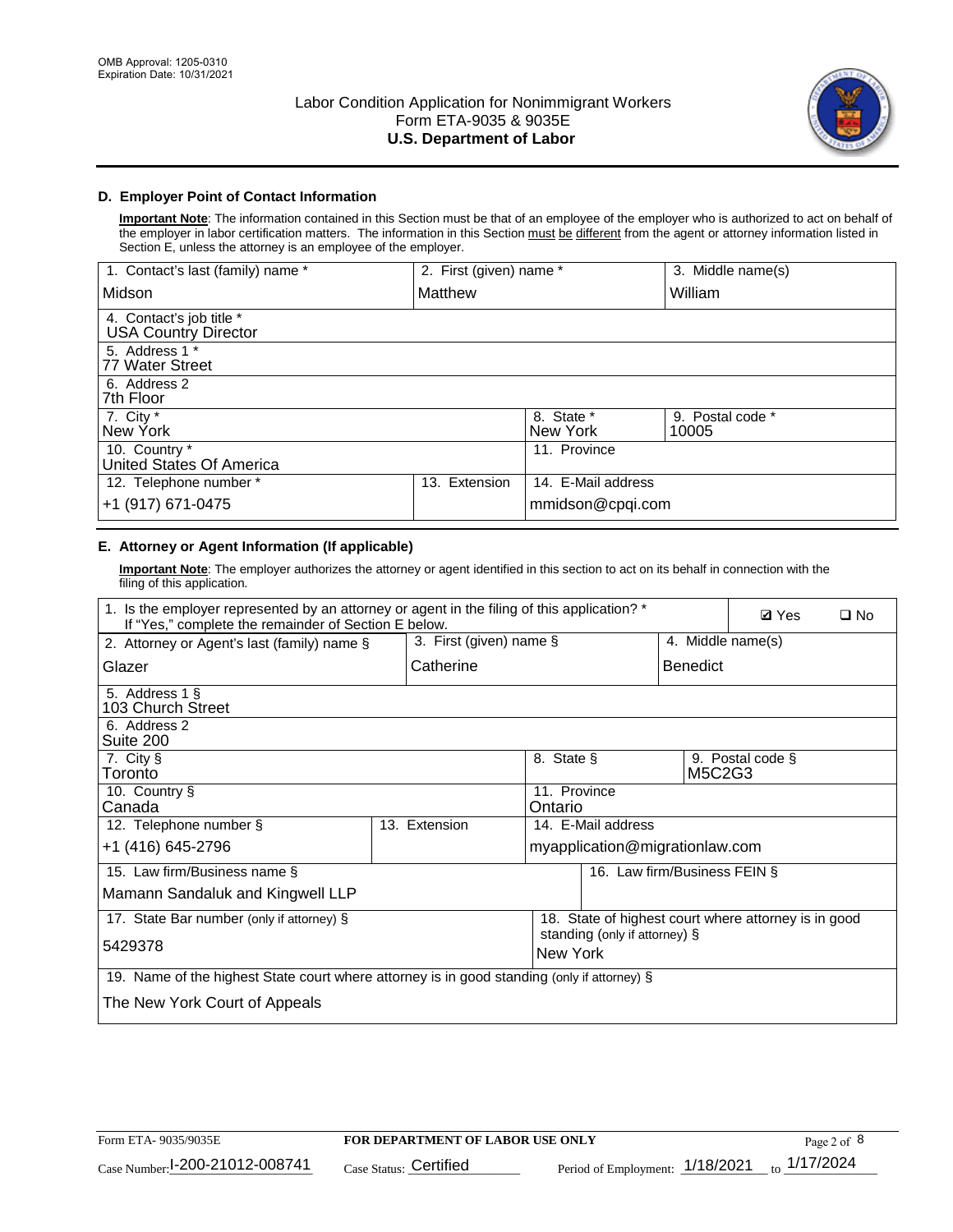

### **F. Employment and Wage Information**

**Important Note**: The employer must define the intended place(s) of employment with as much geographic specificity as possible. Each intended place(s) of employment listed below must be the worksite or physical location where the work will actually be performed and cannot be a P.O. Box. The employer must identify all intended places of employment, including those of short duration, on the LCA. 20 CFR 655.730(c)(5). If the employer is submitting this form non-electronically and the work is expected to be performed in more than one location, an attachment must be submitted in order to complete this section. An employer has the option to use either a single Form ETA-9035/9035E or multiple forms to disclose all intended places of employment. If the employer has more than ten (10) intended places of employment at the time of filing this application, the employer must file as many additional LCAs as are necessary to list all intended places of employment. See the form instructions for further information about identifying all intended places of employment.

### a.*Place of Employment Information* 1

|                                                                                        | 1. Enter the estimated number of workers that will perform work at this place of employment under<br>the LCA.*                 |  |                                          |                      | 1                        |             |
|----------------------------------------------------------------------------------------|--------------------------------------------------------------------------------------------------------------------------------|--|------------------------------------------|----------------------|--------------------------|-------------|
|                                                                                        | 2. Indicate whether the worker(s) subject to this LCA will be placed with a secondary entity at this<br>place of employment. * |  |                                          |                      | $\Box$ Yes               | <b>Z</b> No |
|                                                                                        | 3. If "Yes" to question 2, provide the legal business name of the secondary entity. §                                          |  |                                          |                      |                          |             |
|                                                                                        | 4. Address 1 *                                                                                                                 |  |                                          |                      |                          |             |
|                                                                                        | 7118 Winslet Blvd                                                                                                              |  |                                          |                      |                          |             |
| APT <sub>2B</sub>                                                                      | 5. Address 2                                                                                                                   |  |                                          |                      |                          |             |
| 6. City $*$                                                                            | Indianapolis                                                                                                                   |  | 7. County *<br>Marion                    |                      |                          |             |
| Indiana                                                                                | 8. State/District/Territory *                                                                                                  |  | 9. Postal code *<br>46217                |                      |                          |             |
|                                                                                        | 10. Wage Rate Paid to Nonimmigrant Workers *                                                                                   |  | 10a. Per: (Choose only one)*             |                      |                          |             |
| □ Hour □ Week □ Bi-Weekly □ Month ☑ Year<br>115000 00<br>From* $\S$ 100600 00 To: $\S$ |                                                                                                                                |  |                                          |                      |                          |             |
|                                                                                        | 11. Prevailing Wage Rate *                                                                                                     |  | 11a. Per: (Choose only one)*             |                      |                          |             |
|                                                                                        | $\sin 79373$ 00                                                                                                                |  | □ Hour □ Week □ Bi-Weekly □ Month 回 Year |                      |                          |             |
|                                                                                        | Questions 12-14. Identify the source used for the prevailing wage (PW) (check and fully complete only one): *                  |  |                                          |                      |                          |             |
| 12.                                                                                    | A Prevailing Wage Determination (PWD) issued by the Department of Labor                                                        |  |                                          |                      | a. PWD tracking number § |             |
| 13.<br>$\blacktriangledown$                                                            | A PW obtained independently from the Occupational Employment Statistics (OES) Program                                          |  |                                          |                      |                          |             |
|                                                                                        |                                                                                                                                |  |                                          |                      |                          |             |
|                                                                                        | a. Wage Level (check one): §                                                                                                   |  |                                          | b. Source Year §     |                          |             |
|                                                                                        | பெ<br>$\square$ $\square$<br>⊓⊥<br>$\Box$ IV<br>$\Box$ N/A                                                                     |  |                                          | 7/1/2020 - 6/30/2021 |                          |             |
| 14.                                                                                    | A PW obtained using another legitimate source (other than OES) or an independent authoritative source                          |  |                                          |                      |                          |             |
|                                                                                        | a. Source Type (check one): §                                                                                                  |  |                                          | b. Source Year §     |                          |             |
|                                                                                        | $\Box$ CBA<br>$\Box$ DBA<br>$\square$ SCA<br>□ Other/ PW Survey                                                                |  |                                          |                      |                          |             |
|                                                                                        | c. If responded "Other/ PW Survey" in question 14.a, enter the name of the survey producer or publisher §                      |  |                                          |                      |                          |             |
|                                                                                        |                                                                                                                                |  |                                          |                      |                          |             |
|                                                                                        | d. If responded "Other/ PW Survey" in question 14.a, enter the title or name of the PW survey §                                |  |                                          |                      |                          |             |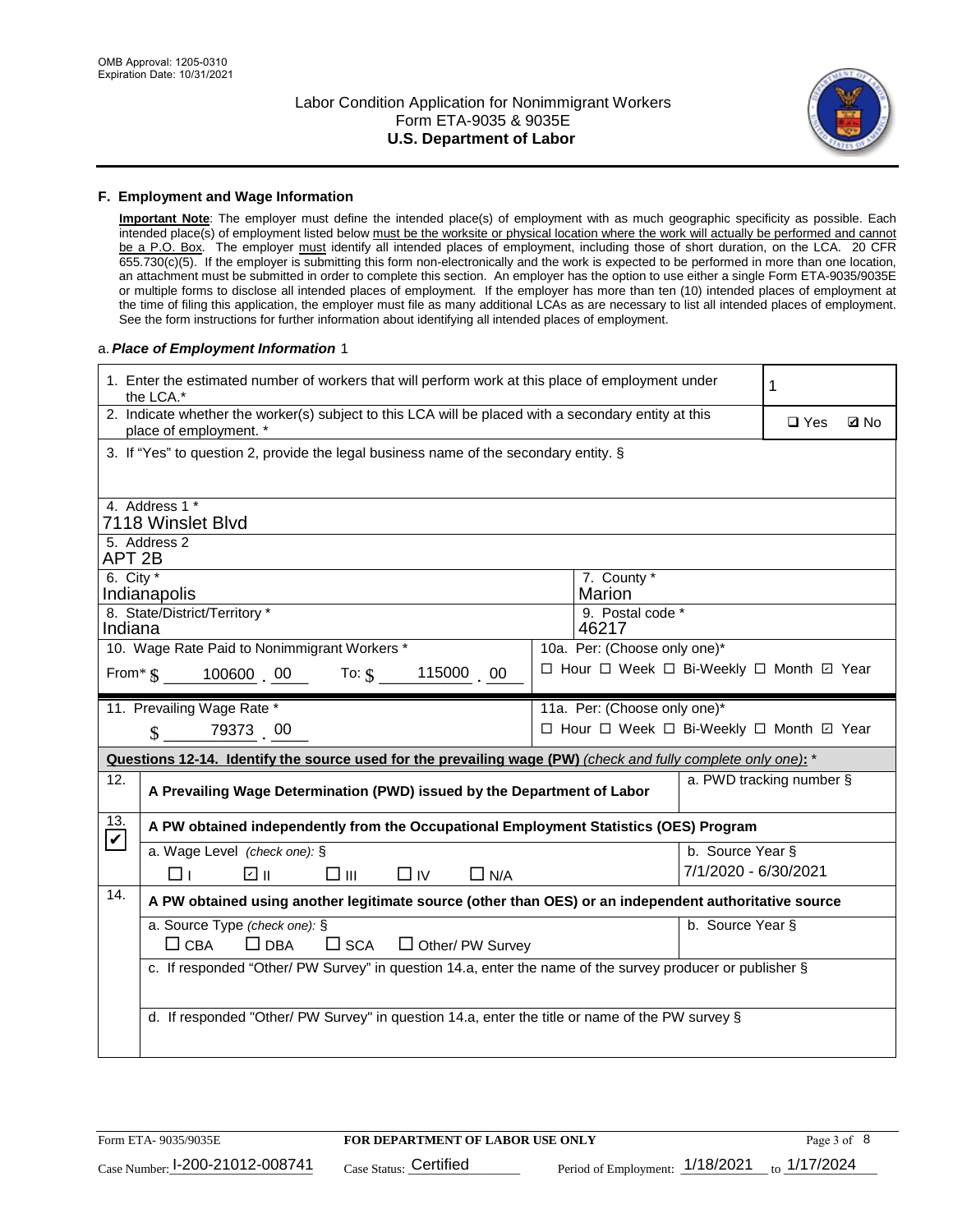

# **G. Employer Labor Condition Statements**

! *Important Note:* In order for your application to be processed, you MUST read Section G of the Form ETA-9035CP - General Instructions for the 9035 & 9035E under the heading "Employer Labor Condition Statements" and agree to all four (4) labor condition statements summarized below:

- (1) **Wages:** The employer shall pay nonimmigrant workers at least the prevailing wage or the employer's actual wage, whichever is higher, and pay for non-productive time. The employer shall offer nonimmigrant workers benefits and eligibility for benefits provided as compensation for services on the same basis as the employer offers to U.S. workers. The employer shall not make deductions to recoup a business expense(s) of the employer including attorney fees and other costs connected to the performance of H-1B, H-1B1, or E-3 program functions which are required to be performed by the employer. This includes expenses related to the preparation and filing of this LCA and related visa petition information. 20 CFR 655.731;
- (2) **Working Conditions:** The employer shall provide working conditions for nonimmigrants which will not adversely affect the working conditions of workers similarly employed. The employer's obligation regarding working conditions shall extend for the duration of the validity period of the certified LCA or the period during which the worker(s) working pursuant to this LCA is employed by the employer, whichever is longer. 20 CFR 655.732;
- (3) **Strike, Lockout, or Work Stoppage:** At the time of filing this LCA, the employer is not involved in a strike, lockout, or work stoppage in the course of a labor dispute in the occupational classification in the area(s) of intended employment. The employer will notify the Department of Labor within 3 days of the occurrence of a strike or lockout in the occupation, and in that event the LCA will not be used to support a petition filing with the U.S. Citizenship and Immigration Services (USCIS) until the DOL Employment and Training Administration (ETA) determines that the strike or lockout has ended. 20 CFR 655.733; and
- (4) **Notice:** Notice of the LCA filing was provided no more than 30 days before the filing of this LCA or will be provided on the day this LCA is filed to the bargaining representative in the occupation and area of intended employment, or if there is no bargaining representative, to workers in the occupation at the place(s) of employment either by electronic or physical posting. This notice was or will be posted for a total period of 10 days, except that if employees are provided individual direct notice by e-mail, notification need only be given once. A copy of the notice documentation will be maintained in the employer's public access file. A copy of this LCA will be provided to each nonimmigrant worker employed pursuant to the LCA. The employer shall, no later than the date the worker(s) report to work at the place(s) of employment, provide a signed copy of the certified LCA to the worker(s) working pursuant to this LCA. 20 CFR 655.734.

1. **I have read and agree to** Labor Condition Statements 1, 2, 3, and 4 above and as fully explained in Section G of the Form ETA-9035CP – General Instructions for the 9035 & 9035E and the Department's regulations at 20 CFR 655 Subpart H. \*

**Ø**Yes ロNo

### **H. Additional Employer Labor Condition Statements –H-1B Employers ONLY**

!**Important Note***:* In order for your H-1B application to be processed, you MUST read Section H – Subsection 1 of the Form ETA 9035CP – General Instructions for the 9035 & 9035E under the heading "Additional Employer Labor Condition Statements" and answer the questions below.

### *a. Subsection 1*

| 1. At the time of filing this LCA, is the employer H-1B dependent? §                                                                                                                                                                           |                                                                                                               |  | ⊡ No      |            |
|------------------------------------------------------------------------------------------------------------------------------------------------------------------------------------------------------------------------------------------------|---------------------------------------------------------------------------------------------------------------|--|-----------|------------|
| 2. At the time of filing this LCA, is the employer a willful violator? $\S$                                                                                                                                                                    |                                                                                                               |  | ⊡ No      |            |
| 3. If "Yes" is marked in questions H.1 and/or H.2, you must answer "Yes" or "No" regarding<br>whether the employer will use this application ONLY to support H-1B petitions or extensions of<br>status for exempt H-1B nonimmigrant workers? § |                                                                                                               |  | $\Box$ No |            |
| 4. If "Yes" is marked in question H.3, identify the statutory basis for the<br>exemption of the H-1B nonimmigrant workers associated with this<br>LCA.                                                                                         | $\Box$ \$60,000 or higher annual wage<br>$\Box$ Master's Degree or higher in related specialty<br>$\Box$ Both |  |           |            |
| H-1B Dependent or Willful Violator Employers -Master's Degree or Higher Exemptions ONLY                                                                                                                                                        |                                                                                                               |  |           |            |
| 5. Indicate whether a completed Appendix A is attached to this LCA covering any H-1B<br>nonimmigrant worker for whom the statutory exemption will be based <b>ONLY</b> on attainment of a<br>Master's Degree or higher in related specialty. § |                                                                                                               |  | ⊡ No      | $\Box$ N/A |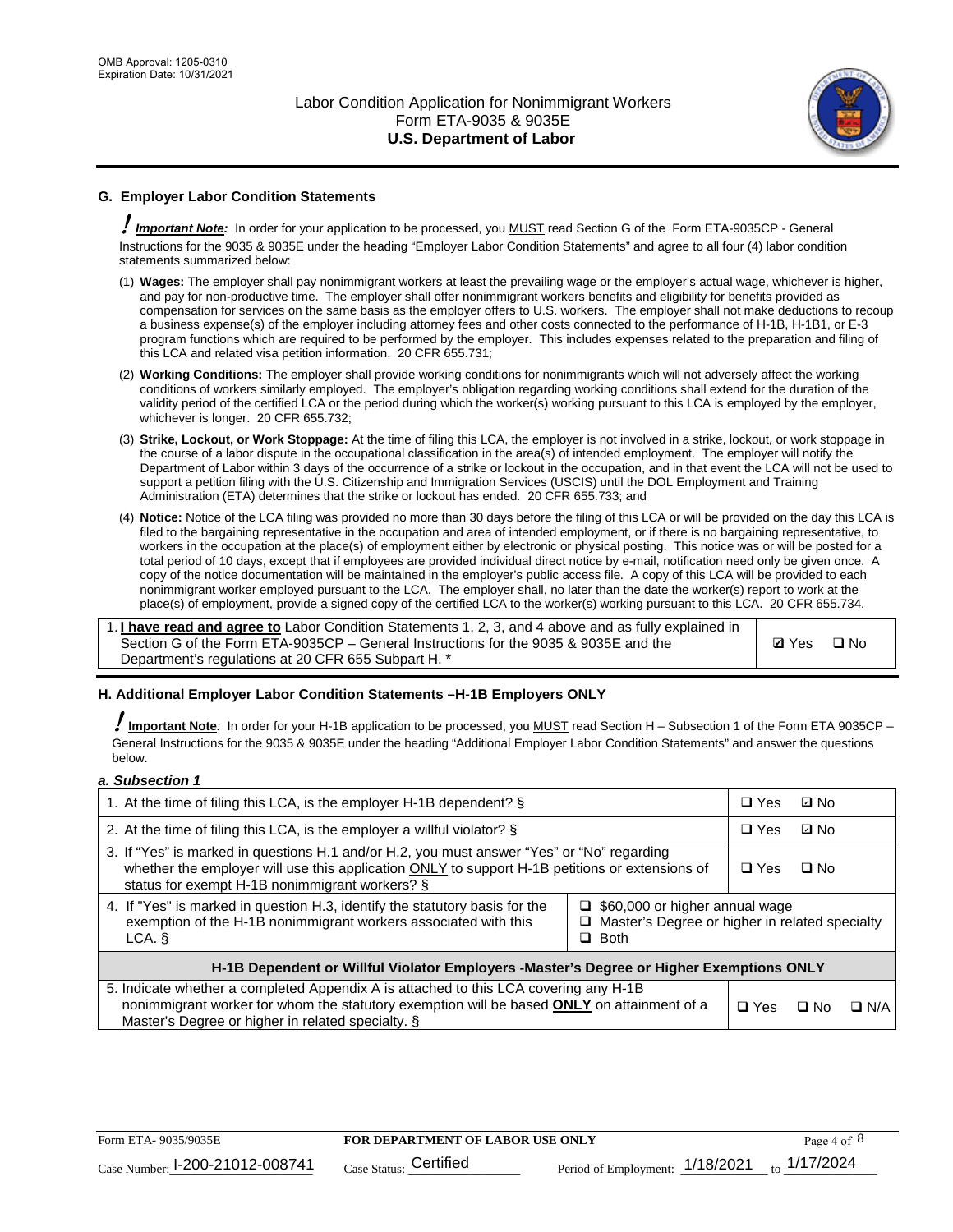

**If you marked "Yes" to questions H.a.1 (H-1B dependent) and/or H.a.2 (H-1B willful violator) and "No" to question H.a.3 (exempt H-1B nonimmigrant workers), you MUST read Section H – Subsection 2 of the Form ETA 9035CP – General Instructions for the 9035 & 9035E under the heading "Additional Employer Labor Condition Statements" and indicate your agreement to all three (3) additional statements summarized below.**

### *b. Subsection 2*

- A. **Displacement:** An H-1B dependent or willful violator employer is prohibited from displacing a U.S. worker in its own workforce within the period beginning 90 days before and ending 90 days after the date of filing of the visa petition. 20 CFR 655.738(c);
- B. **Secondary Displacement:** An H-1B dependent or willful violator employer is prohibited from placing an H-1B nonimmigrant worker(s) with another/secondary employer where there are indicia of an employment relationship between the nonimmigrant worker(s) and that other/secondary employer (thus possibly affecting the jobs of U.S. workers employed by that other employer), unless and until the employer subject to this LCA makes the inquiries and/or receives the information set forth in 20 CFR 655.738(d)(5) concerning that other/secondary employer's displacement of similarly employed U.S. workers in its workforce within the period beginning 90 days before and ending 90 days after the date of such placement. 20 CFR 655.738(d). Even if the required inquiry of the secondary employer is made, the H-1B dependent or willful violator employer will be subject to a finding of a violation of the secondary displacement prohibition if the secondary employer, in fact, displaces any U.S. worker(s) during the applicable time period; and
- C. **Recruitment and Hiring:** Prior to filing this LCA or any petition or request for extension of status for nonimmigrant worker(s) supported by this LCA, the H-1B dependent or willful violator employer must take good faith steps to recruit U.S. workers for the job(s) using procedures that meet industry-wide standards and offer compensation that is at least as great as the required wage to be paid to the nonimmigrant worker(s) pursuant to 20 CFR 655.731(a). The employer must offer the job(s) to any U.S. worker who applies and is equally or better qualified for the job than the nonimmigrant worker. 20 CFR 655.739.

| 6. I have read and agree to Additional Employer Labor Condition Statements A, B, and C above and |               |      |
|--------------------------------------------------------------------------------------------------|---------------|------|
| as fully explained in Section H – Subsections 1 and 2 of the Form ETA 9035CP – General           | $\square$ Yes | ⊟ No |
| Instructions for the 9035 & 9035E and the Department's regulations at 20 CFR 655 Subpart H. §    |               |      |

### **I. Public Disclosure Information**

! **Important Note***:* You must select one or both of the options listed in this Section.

|  | 1. Public disclosure information in the United States will be kept at: * |  |  |  |
|--|--------------------------------------------------------------------------|--|--|--|
|  |                                                                          |  |  |  |

**sqrt** Employer's principal place of business □ Place of employment

### **J. Notice of Obligations**

A. Upon receipt of the certified LCA, the employer must take the following actions:

- o Print and sign a hard copy of the LCA if filing electronically (20 CFR 655.730(c)(3));<br>
Maintain the original signed and certified LCA in the employer's files (20 CFR 655.7
- Maintain the original signed and certified LCA in the employer's files (20 CFR 655.705(c)(2); 20 CFR 655.730(c)(3); and 20 CFR 655.760); and
- o Make a copy of the LCA, as well as necessary supporting documentation required by the Department of Labor regulations, available for public examination in a public access file at the employer's principal place of business in the U.S. or at the place of employment within one working day after the date on which the LCA is filed with the Department of Labor (20 CFR 655.705(c)(2) and 20 CFR 655.760).
- B. The employer must develop sufficient documentation to meet its burden of proof with respect to the validity of the statements made in its LCA and the accuracy of information provided, in the event that such statement or information is challenged (20 CFR 655.705(c)(5) and 20 CFR 655.700(d)(4)(iv)).
- C. The employer must make this LCA, supporting documentation, and other records available to officials of the Department of Labor upon request during any investigation under the Immigration and Nationality Act (20 CFR 655.760 and 20 CFR Subpart I).

*I declare under penalty of perjury that I have read and reviewed this application and that to the best of my knowledge, the*  information contained therein is true and accurate. I understand that to knowingly furnish materially false information in the *preparation of this form and any supplement thereto or to aid, abet, or counsel another to do so is a federal offense punishable by fines, imprisonment, or both (18 U.S.C. 2, 1001,1546,1621).*

| 1. Last (family) name of hiring or designated official *                |                                         | 2. First (given) name of hiring or designated official * | 3. Middle initial §      |
|-------------------------------------------------------------------------|-----------------------------------------|----------------------------------------------------------|--------------------------|
| Midson                                                                  | Matthew                                 |                                                          | W                        |
| 4. Hiring or designated official title *<br><b>USA Country Director</b> |                                         |                                                          |                          |
| 5. Signature *                                                          |                                         | 6. Date signed *                                         | 1/16/2021                |
|                                                                         |                                         |                                                          |                          |
| Form ETA- 9035/9035E                                                    | <b>FOR DEPARTMENT OF LABOR USE ONLY</b> |                                                          | Page 5 of 8              |
| Case Number: 1-200-21012-008741                                         | Case Status: Certified                  | Period of Employment: 1/18/2021                          | $_{\text{to}}$ 1/17/2024 |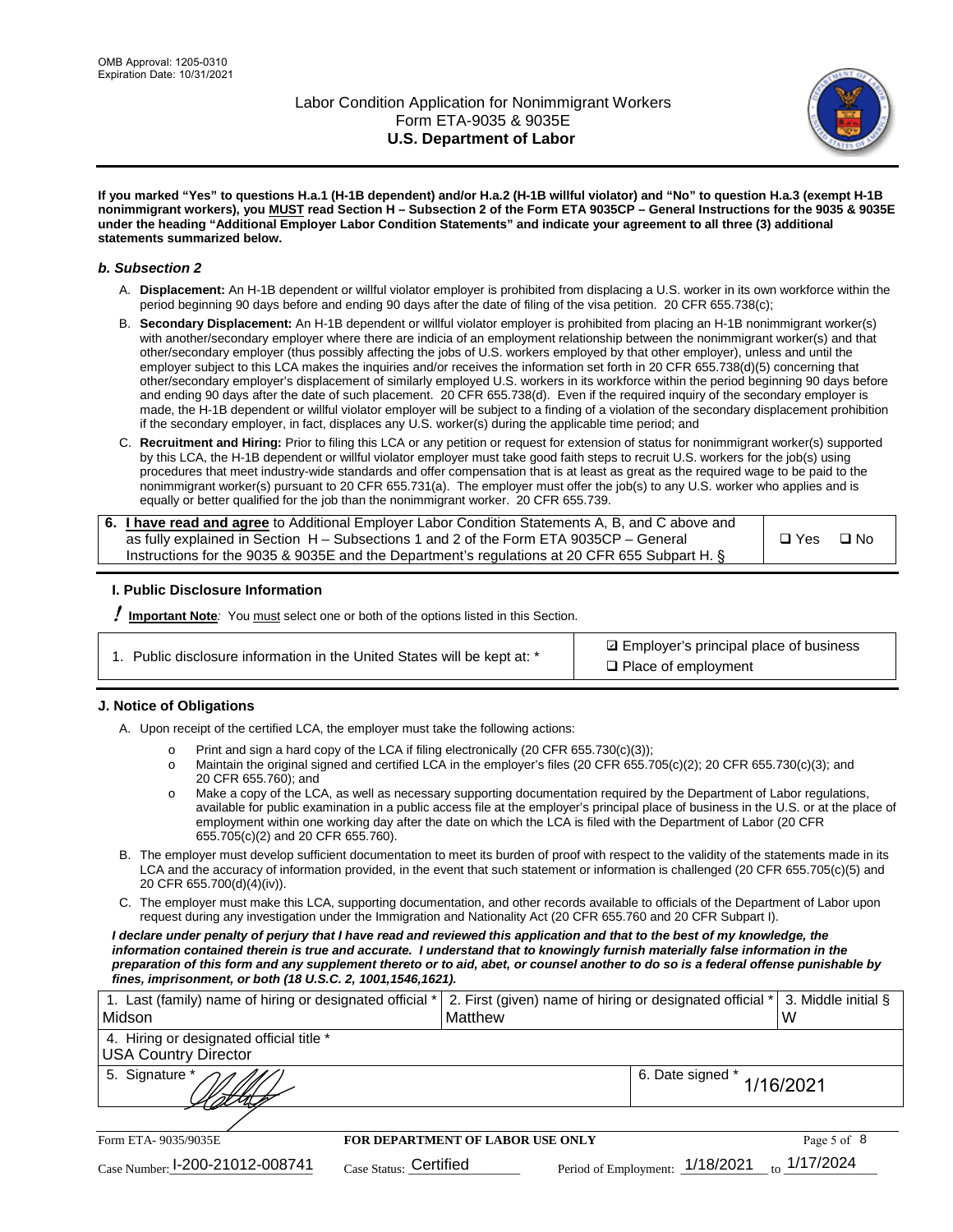

# **K. LCA Preparer**

**Important Note**: Complete this section if the preparer of this LCA is a person other than the one identified in either Section D (employer point of contact) or E (attorney or agent) of this application.

| 1. Last (family) name $\S$                                                                   | 2. First (given) name §  | 3. Middle initial |
|----------------------------------------------------------------------------------------------|--------------------------|-------------------|
| Glazer                                                                                       | Catherine                | в                 |
| 4. Firm/Business name §                                                                      |                          |                   |
| Mamann Sandaluk and Kingwell LLP                                                             |                          |                   |
| 5. E-Mail address §<br>myapplication@migrationlaw.com                                        |                          |                   |
| L. U.S. Government Agency Use (ONLY)                                                         |                          |                   |
| By virtue of the signature below, the Department of Labor hereby acknowledges the following: |                          |                   |
| This certification is valid from $1/18/2021$                                                 | $\frac{1}{10}$ 1/17/2024 |                   |
| $\mathbb{Z}$ , $\mathbb{Z}$                                                                  |                          |                   |

1/20/2021

\_\_\_\_\_\_\_\_\_\_\_\_\_\_\_\_\_\_\_\_\_\_\_\_\_\_\_\_\_\_\_\_\_\_\_\_\_\_\_\_\_\_\_\_\_\_ \_\_\_\_\_\_\_\_\_\_\_\_\_\_\_\_\_\_\_\_\_\_\_\_\_\_\_\_\_\_ Department of Labor, Office of Foreign Labor Certification Certification Date (date signed)

 $\frac{1200 - 21012 - 0001 + 1}{200 - 21012 - 0001 + 1}$ I-200-21012-008741 Certified

Case number **Case Status** Case Status **Case Status** 

*The Department of Labor is not the guarantor of the accuracy, truthfulness, or adequacy of a certified LCA.*

### **M. Signature Notification and Complaints**

The signatures and dates signed on this form will not be filled out when electronically submitting to the Department of Labor for processing, but **MUST** be complete when submitting non-electronically. If the application is submitted electronically, any resulting certification **MUST** be signed *immediately upon receipt* from DOL before it can be submitted to USCIS for final processing.

Complaints alleging misrepresentation of material facts in the LCA and/or failure to comply with the terms of the LCA may be filed using the WH-4 Form with any office of the Wage and Hour Division, U.S. Department of Labor. A listing of the Wage and Hour Division offices can be obtained at www.dol.gov/whd. Complaints alleging failure to offer employment to an equally or better qualified U.S. worker, or an employer's misrepresentation regarding such offer(s) of employment, may be filed with the U.S. Department of Justice, Civil Rights Division, Immigrant and Employee Rights Section, 950 Pennsylvania Avenue, NW, # IER, NYA 9000, Washington, DC, 20530, and additional information can be obtained at www.justice.gov. Please note that complaints should be filed with the Civil Rights Division, Immigrant and Employee Rights Section at the Department of Justice only if the violation is by an employer who is H-1B dependent or a willful violator as defined in 20 CFR 655.710(b) and 655.734(a)(1)(ii).

### **N. OMB Paperwork Reduction Act** *(1205-0310)*

These reporting instructions have been approved under the Paperwork Reduction Act of 1995. Persons are not required to respond to this collection of information unless it displays a currently valid OMB control number. Your response is required to receive the benefit of consideration of your application. (Immigration and Nationality Act, Section 212(n) and (t) and 214(c)). Public reporting burden for this collection of information, which is to assist with program management and to meet Congressional and statutory requirements, is estimated to average 75 minutes per response, including the time to review instructions, search existing data sources, gather and maintain the data needed, and complete and review the collection of information.

Send comments regarding this burden estimate or any other aspect of this collection of information, including suggestions for reducing this burden, to the U.S. Department of Labor, Employment and Training Administration, Office of Foreign Labor Certification, 200 Constitution Ave., NW, Box PPII 12-200, Washington, DC, 20210. (Paperwork Reduction Project OMB 1205-0310.) **Do NOT send the completed application to this address.**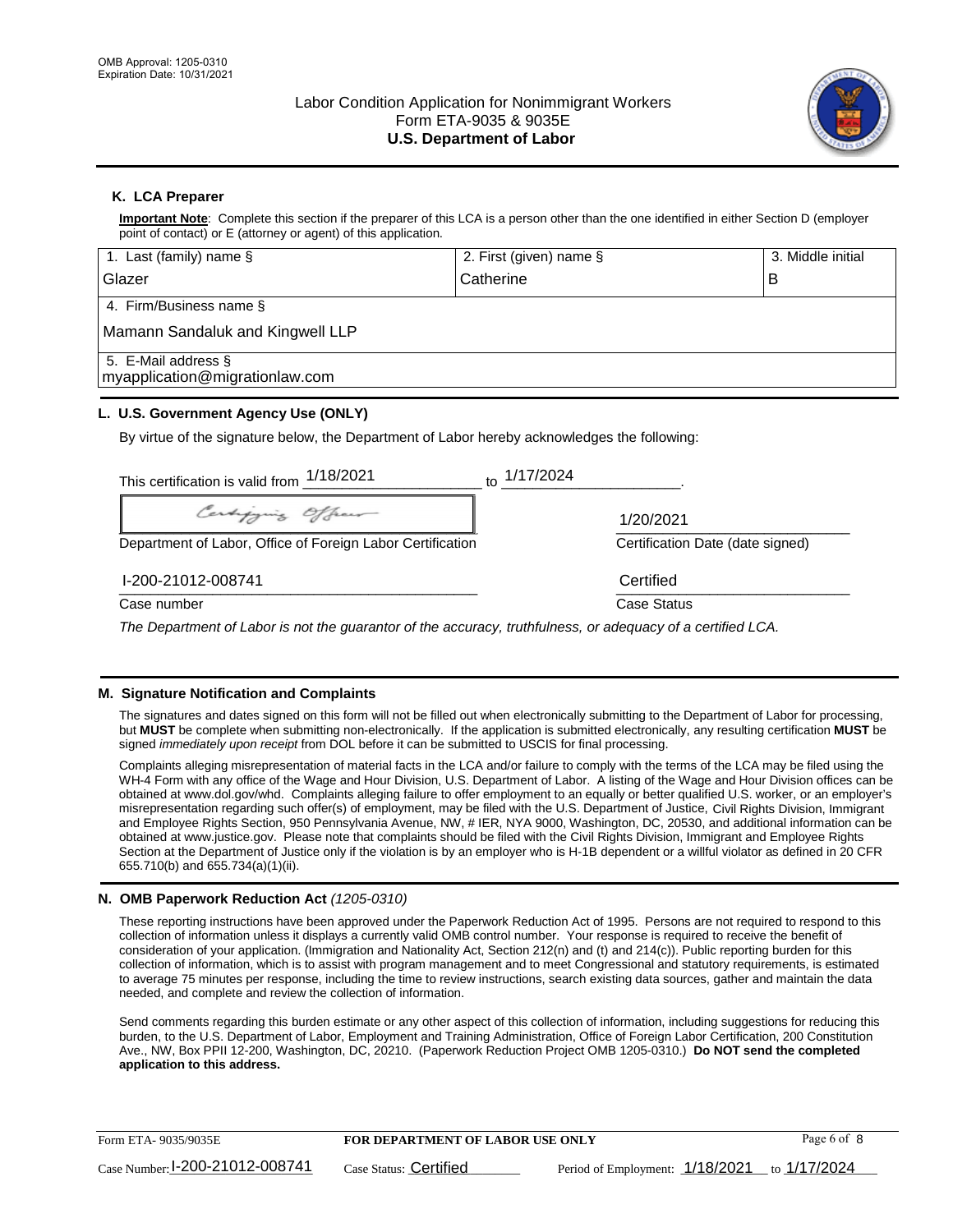

### **F. Employment and Wage Information**

**Important Note**: The employer must define the intended place(s) of employment with as much geographic specificity as possible. Each intended place(s) of employment listed below must be the worksite or physical location where the work will actually be performed and cannot be a P.O. Box. The employer must identify all intended places of employment, including those of short duration, on the LCA. 20 CFR 655.730(c)(5). If the employer is submitting this form non-electronically and the work is expected to be performed in more than one location, an attachment must be submitted in order to complete this section. An employer has the option to use either a single Form ETA-9035/9035E or multiple forms to disclose all intended places of employment. If the employer has more than ten (10) intended places of employment at the time of filing this application, the employer must file as many additional LCAs as are necessary to list all intended places of employment. See the form instructions for further information about identifying all intended places of employment.

### a.*Place of Employment Information* 2

|                             | 1. Enter the estimated number of workers that will perform work at this place of employment under<br>the LCA.*                 |  |                                          |                          |            |             |
|-----------------------------|--------------------------------------------------------------------------------------------------------------------------------|--|------------------------------------------|--------------------------|------------|-------------|
|                             | 2. Indicate whether the worker(s) subject to this LCA will be placed with a secondary entity at this<br>place of employment. * |  |                                          |                          | $\Box$ Yes | <b>Z</b> No |
|                             | 3. If "Yes" to question 2, provide the legal business name of the secondary entity. §                                          |  |                                          |                          |            |             |
|                             | 4. Address 1 *                                                                                                                 |  |                                          |                          |            |             |
|                             | 2307 Directors Row                                                                                                             |  |                                          |                          |            |             |
|                             | 5. Address 2                                                                                                                   |  |                                          |                          |            |             |
| 6. City $*$                 | Indianapolis                                                                                                                   |  | 7. County *<br>Marion                    |                          |            |             |
|                             | 8. State/District/Territory *                                                                                                  |  | 9. Postal code *                         |                          |            |             |
| Indiana                     |                                                                                                                                |  | 46241                                    |                          |            |             |
|                             | 10. Wage Rate Paid to Nonimmigrant Workers *                                                                                   |  | 10a. Per: (Choose only one)*             |                          |            |             |
|                             | From $\frac{100600}{.00}$ . 00 To: $\frac{10000}{.00}$ . 00                                                                    |  | □ Hour □ Week □ Bi-Weekly □ Month □ Year |                          |            |             |
|                             | 11. Prevailing Wage Rate *                                                                                                     |  | 11a. Per: (Choose only one)*             |                          |            |             |
|                             | $\sin 79373$ 00                                                                                                                |  | □ Hour □ Week □ Bi-Weekly □ Month ☑ Year |                          |            |             |
|                             | Questions 12-14. Identify the source used for the prevailing wage (PW) (check and fully complete only one): *                  |  |                                          |                          |            |             |
| 12.                         | A Prevailing Wage Determination (PWD) issued by the Department of Labor                                                        |  |                                          | a. PWD tracking number § |            |             |
| 13.<br>$\boxed{\mathbf{v}}$ | A PW obtained independently from the Occupational Employment Statistics (OES) Program                                          |  |                                          |                          |            |             |
|                             | a. Wage Level (check one): §                                                                                                   |  |                                          | b. Source Year §         |            |             |
|                             | ☑ ⊪<br>$\square$ $\square$<br>$\Box$ IV<br>$\Box$ N/A<br>□⊥                                                                    |  |                                          | 7/1/2020 - 6/30/2021     |            |             |
| 14.                         | A PW obtained using another legitimate source (other than OES) or an independent authoritative source                          |  |                                          |                          |            |             |
|                             | a. Source Type (check one): §                                                                                                  |  |                                          | b. Source Year §         |            |             |
|                             | $\Box$ CBA<br>$\Box$ DBA<br>$\square$ SCA<br>$\Box$ Other/ PW Survey                                                           |  |                                          |                          |            |             |
|                             | c. If responded "Other/ PW Survey" in question 14.a, enter the name of the survey producer or publisher §                      |  |                                          |                          |            |             |
|                             |                                                                                                                                |  |                                          |                          |            |             |
|                             | d. If responded "Other/ PW Survey" in question 14.a, enter the title or name of the PW survey §                                |  |                                          |                          |            |             |
|                             |                                                                                                                                |  |                                          |                          |            |             |